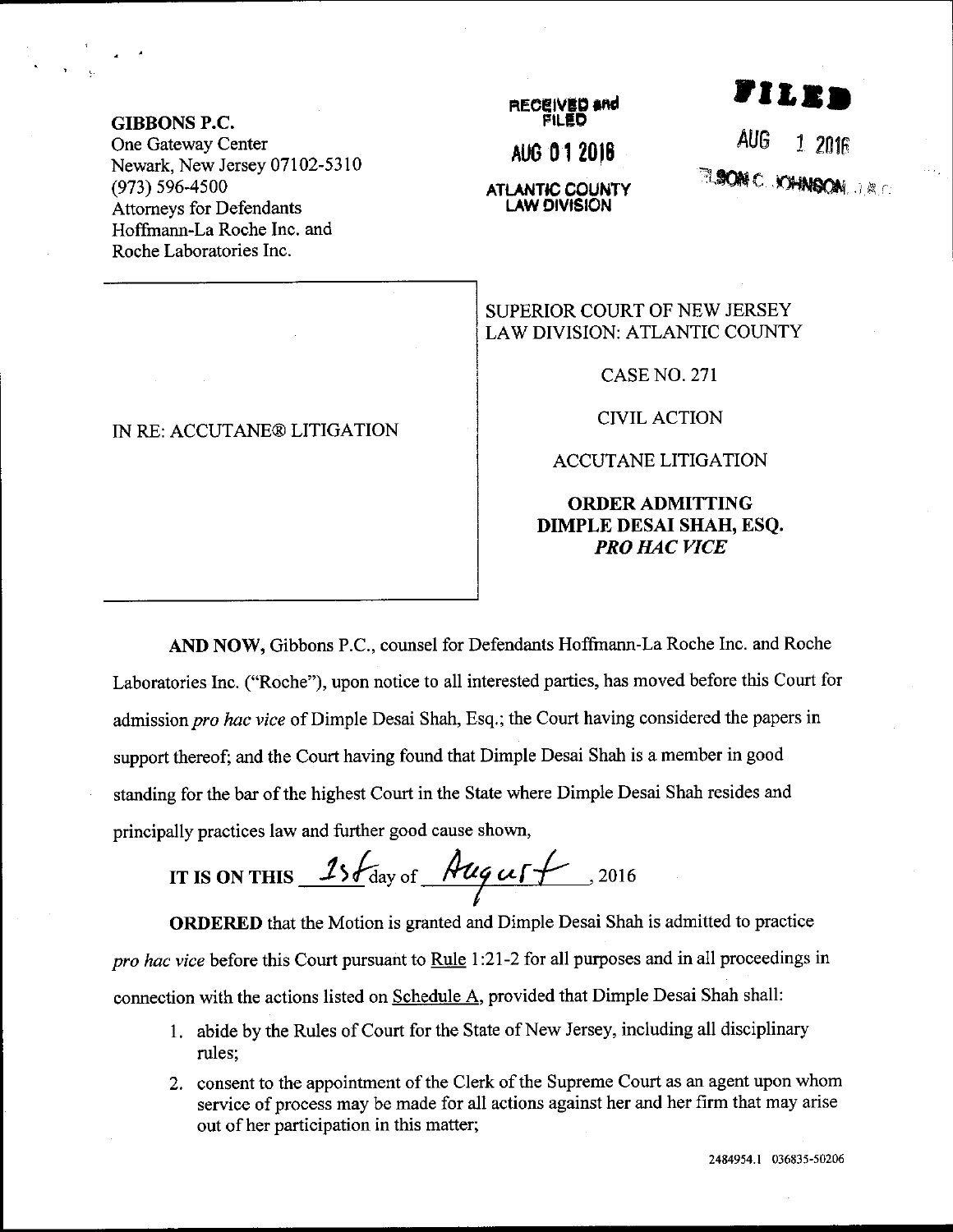- 3. notify the Court immediately of any matter affecting her standing before this Court; and
- 4. have all pleadings and other papers filed in the Court signed by an attorney-at-law of this Court employed by the firm of Gibbons P.C., who shall be responsible for the conduct of Dimple Desai Shah; and it is further

ORDERED that Dimple Desai Shah sha1l make payrnent of fees as provided in the New Jersey Rules of Court, Rule 1:28-l (b), 1:28-2 and 1 :288-1(e), within thirty (30) days of the date

of this Order; and it is further

ORDERED that the Clerk of this Court shall forward a copy of this Order to the

Treasurer of the New Jersey Fund for Client Protection; and it is further

ORDERED that copies of this Order shall be served by attorneys for Roche upon all counsel of record within seven  $(7)$  days of the receipt thereof.

Honorable Nelson C. Johnson, J.S.C.

[ ] Opposed I Unopposed